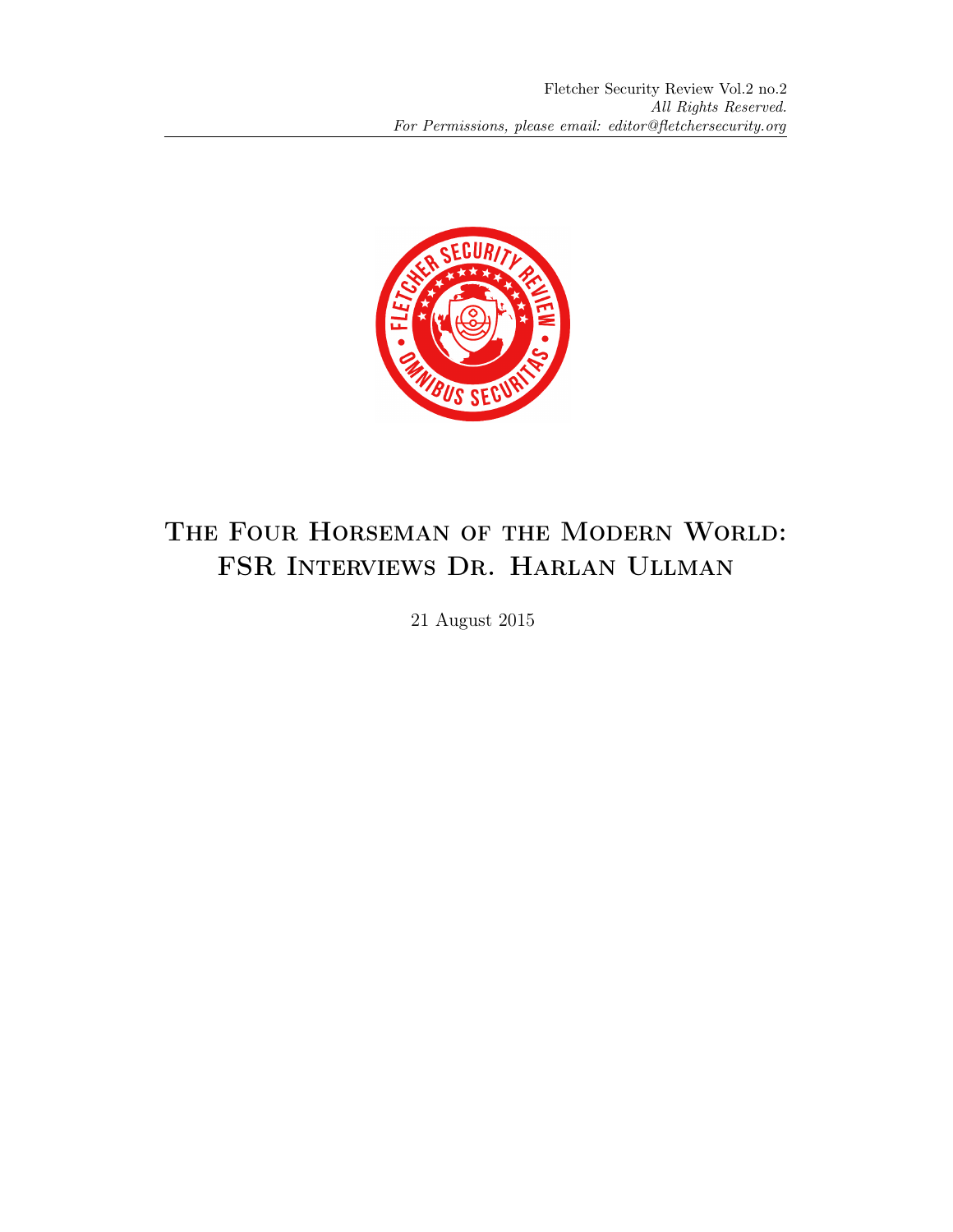Dr. Harlan Ullman, a distinguished Fletcher School alumnus, sat down with the Fletcher Security Review recently to discuss the past, present, and future of U.S. and global security, as well as his most recent book, A Handful of Bullets: How the Murder of Archduke Franz Ferdinand Still Menaces the Peace. He is Chairman of the Killowen Group, which advises leaders in business and government; Chairman of CNIGuard Ltd and CNIGuard Inc. which are infrastructure protection firms; Senior Advisor at the Atlantic Council and Business Executives for National Security, both in Washington, D.C.; on the Advisory Board for the Supreme Allied Commander Europe; and Director Emeritus of the Wall Street Fund, one of the nation's first mutual funds. A former naval officer with 150 combat operations and missions in Vietnam in patrol boats and other commands at sea, he was principal author of the 'Shock and Awe' doctrine, which was released in 1996. With seven books and thousands of articles and columns to his credit, he was made UPI's Arnaud de Borchgrave distinguished columnist earlier this year.

## FSR: Thanks so much for sitting down with us. Could you tell us a bit about rapid dominance strategy (Shock and Awe Doctrine) and what challenges it was designed to address?

Ullman: In the mid-1990s a group of us were very concerned with the direction that America's defenses were headed. We were shifting away from the Soviet Union as the major threat, and were focused on the most recent conflict we had then experienced namely Desert Shield and Desert Storm in 1990 and 1991. Because of these concerns, I helped establish a group of Vietnam and Desert Storm veterans, all of whom had held very high rank in those particular wars, to see how war was really changing, how technologies were changing and what would be an appropriate strategy for the United States. The theory was that we would define various outcomes first and then work backwards to see how these might be achieved and what role the military would play or not.

It became clear that in plain terms, the aim was to get people to do things that we wanted them to do, or to stop doing things to which we objected. These aims can be easily defined as "affecting, influencing, and controlling rule and perception." How do you get the other person to do what you want? Do you do that through trickery, do you do it through the threat of force, or do you do it through other means?

One conclusion was defining 11 or 12 levels of Shock and Awe, all the way from the most positive Shock and Awe such as winning \$100 million in the lottery, or were awarded a lot of money to do something: to the most negative, which how during World War II, Japanese psychology was transformed from suicidal behavior before August 6, 1945 to relative passivity after August 9, 1945. The notion was that the atomic bombings of Hiroshima and Nagasaki was so shocking and awesome that the Japanese could not comprehend what one airplane and one bomb could destroy. That shock and awe forced a complete reversal and tectonic psychological shift in attitudes turning suicidal intent into a passivity to accept surrender, even though at the time the Japanese people were enduring B-29 raids that numbered thousands of bombers killing more people in cities such as Kyoto and Tokyo than perished in Nagasaki and Hiroshima.

Different levels of shock and awe applied to the battlefield, where if the enemy knew it could not wine; possibly not survive; and were certain of defeat, would that prevent fighting in the first place?

Shock and Awe was also defined by four components. One was achieving "total" knowledge of the battlefield and its surrounds superior to your enemy? This of course was first argued by Sun Tzu: "Know your enemy."

Second, was the ability to control the environment. That meant controlling not only the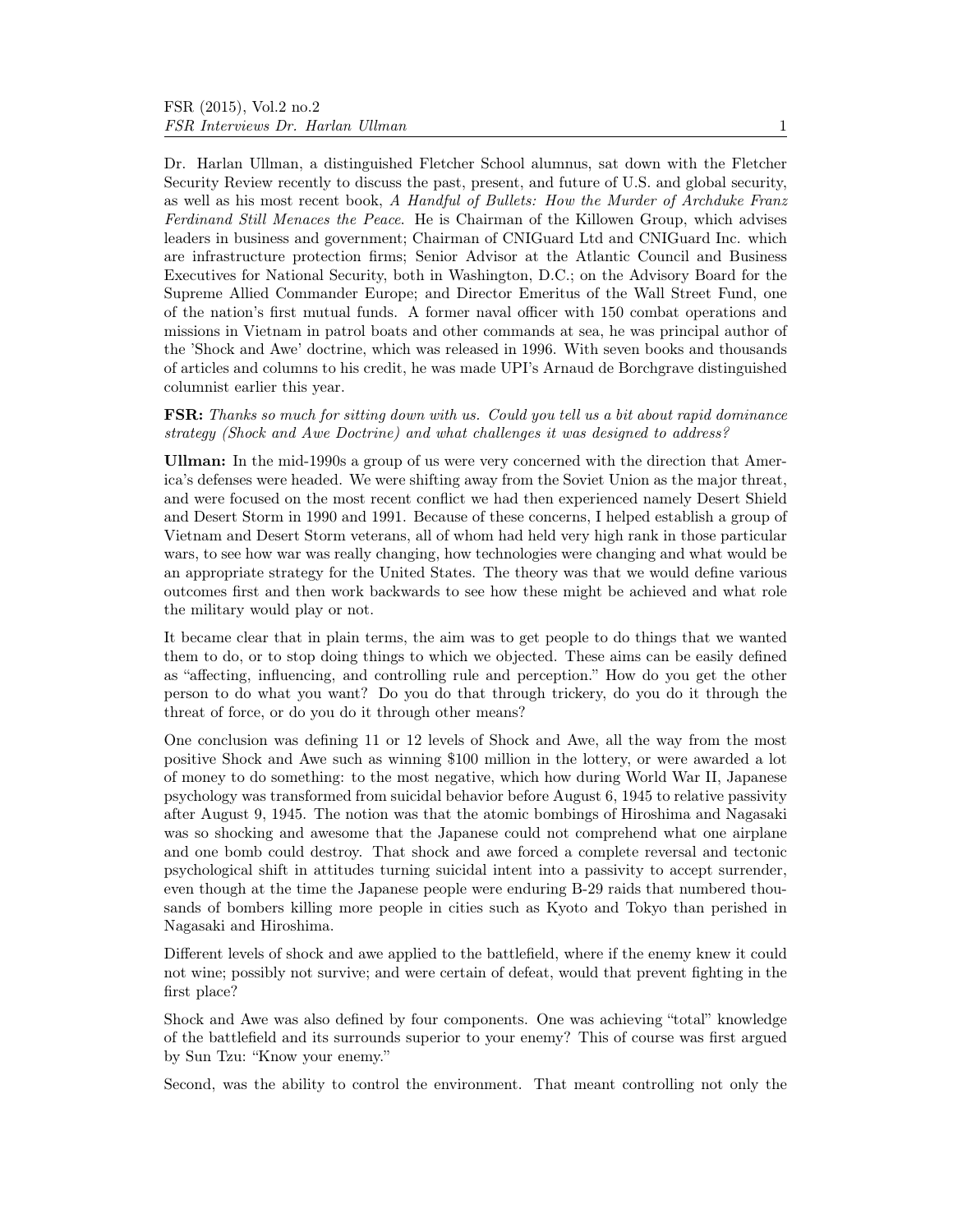electronic environment, but the physical environment so you could deprive or deceive the enemy and thus force it to accept your will.

Third was brilliance in operations. You had to train to be brilliant. Being good was not good enough.

Fourth was rapidity meaning you could respond, react, move and think far faster than the adversary.

This combined capacity would overwhelm an enemy before you even went to war. If force were needed, it would mean that you could defeat this enemy by changing his mindset as quickly as possible, normally with minimum casualties on both sides – although war can often be bloody and destructive, because often in war there is no way that you can limit the violence.

Clearly, you're never going to have total knowledge. But you must anticipate how an enemy is going to think and how an enemy is going to react, which requires the intellectual capacity to understand the adversary in all dimensions.

The U.S. military in the 1991 Gulf War was a brilliant operational example because we had stunning technology and were fighting a rather poor army in Iraq. With precision guided munitions and the F-117 stealth bomber, which the enemy couldn't see, the first Gulf War was akin to shooting fish in a barrel. So brilliance in those operations was driven by overwhelmingly powerful, dominant technology.

Hence what we needed was what Sun Tzu and the great military strategists called the intellectual understanding of war. Understanding yourself and your adversary led back to the pursuit of total knowledge and the basis for Shock and Awe. . .

FSR: Clearly what you referred to in 2003 as "Shock and Awe Lite" that was implemented in Iraq didn't work. What would a successful Shock and Awe campaign have looked like and how might it have changed the long-term outcome of the conflict?

Ullman: The most successful shock and awe campaign would have meant that we would not have had to invade in the first place. We would have been able to force the Iraqi Army to overthrow Saddam. That is how the campaign should have been designed, by working from within Iraq and its army. I would have had far more messaging to the Iraqi Army. I would have had replays of 1991 and what happened to the Iraqi Army broadcast on Iraqi television by controlling their television stations or beaming in such programs and propaganda. If that would have been successful, then when we actually started the attack, perhaps dissident Iraqi officers would overthrow Saddam or surrender in such large numbers that a military attack would not have been necessitated. There would have been far less destruction.

Then, when a new government was installed, I certainly would not have imposed a representative democracy. That was not going to work. What was needed was a prime ministerial form of government that would have brought together the three main components of Iraqi society — the Sunnis, Shia and Kurds — on an interim basis deferring elections until Iraq had been stabilized. Part of the problem was that the only politicians the George W. Bush administration knew were émigrés from the Iraqi National Congress who were as partisan and vindictive in many ways as the leadership that they replaced. That is what happened when Nouri Al Maliki became Prime Minister who oversaw reprisals of Sunnis retaliating against Shia excesses under Saddam Hussein.

Quite frankly, the rise of the Islamic State arose from conditions in Iraq that had been going on for years: torture, repression and murder by Shia against Sunni. And today, former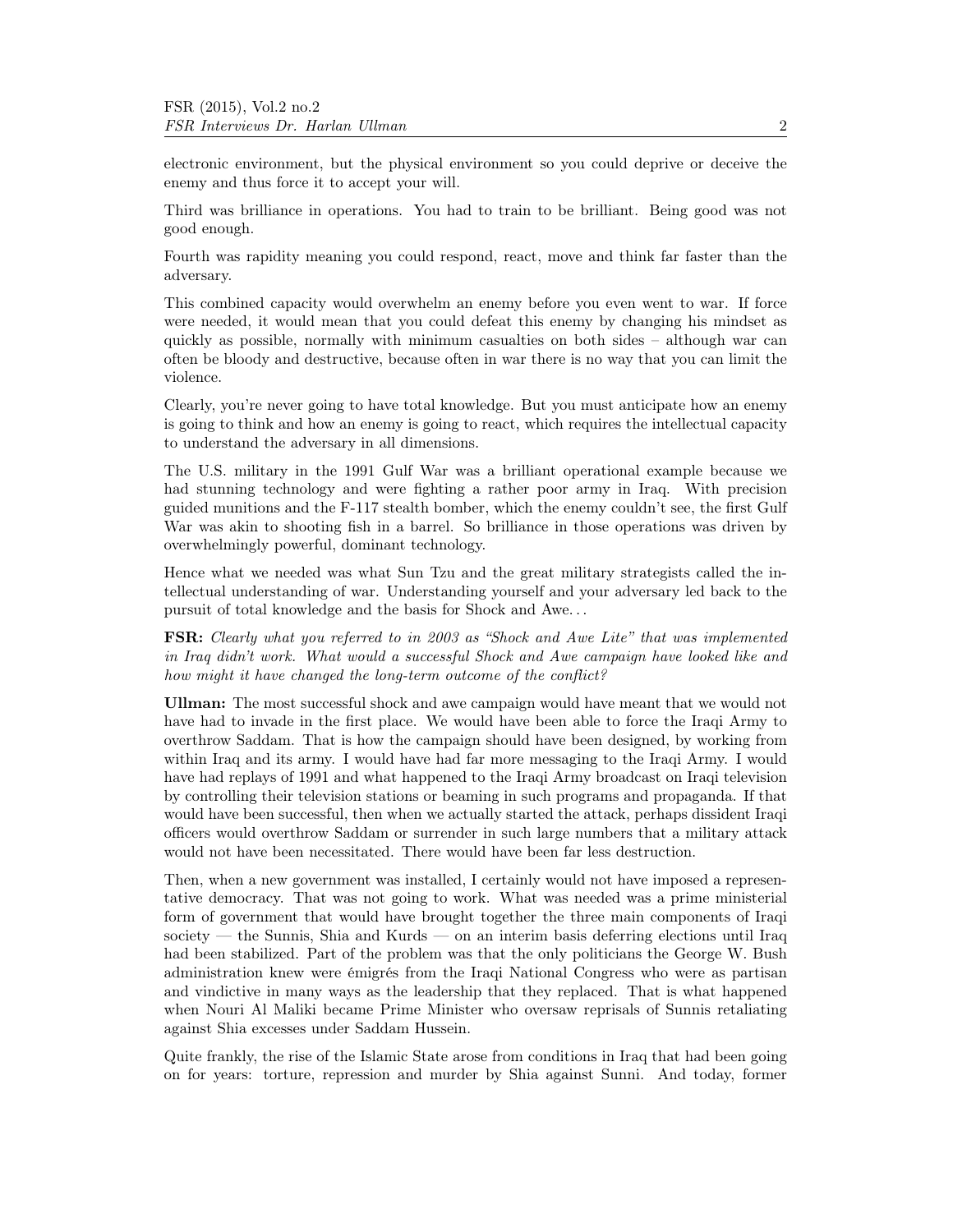Prime Minister al Maliki, still holds a large amount of power through a shadow government he controls. And in the last election, Maliki won the largest number of votes.

So that's how such a campaign could have been conducted. And I would have listened to the Saudis and the Russians who counseled not to invade. Why invade? We had contained Saddam. I was one of the very few analysts who said that I did not believe that Saddam had weapons of mass destruction... I think the second Iraq War was the biggest geostrategic blunder American history since the Civil War.

FSR: Do you see a way for us to apply the principles of Shock and Awe to the situation in Syria?

Ullman: No. The problem is that from a strictly humanitarian basis to minimize loss of life, you would have supported Assad – from as I noted a strictly loss of life basis. Fewer people would have died if Assad had won. Now I understand, one can call Assad a monster. I'm not denying that. But if he had won outright, there would have been far less loss of life and the situation would not be as chaotic as it is now. As the civil war raged in Lebanon for more than a decade, that's what is happening now in Syria. The notion that we are going to raise a Syrian army of 50,000 is nonsensical. I just don't see where it is going to come from. And then Al Qaeda, Al Nusra, and the Islamic State have obtained powerful positions. And, quite frankly, Assad has the same interest as we do in defeating the Islamic State, as does Iran and as does most everyone else.

This of course makes for very strange bedfellows, which complicates the situation. On one hand, in Syria, Iran and the U.S. have the same intent of defeating the Islamic State. But Iran is clearly supporting Assad and President Obama has demanded that Assad must go. As Lenin said, "There are contradictions, comrade."

We have contradictions here and unless we fix them, there is no way that any strategy is going to work because the country is in civil war. Either the war in Syria will burn itself out and the factions are forced to stop through some sort of political agreement, or ultimately Assad wins and kills off the enemy. But there is no way of applying a useful military strategy that is going to work, because the only option to succeed is to put in a half a million people to occupy Syria. That is the only way to end the violence and no one is going to do that. Besides, that might not work as it did not in Iraq.

FSR: Can shock and awe succeed when adversaries have even military strengths, or is it only possible when there is a strategic imbalance in military capabilities?

Ullman: Well, there is always an imbalance in military capabilities. Everybody has certain weaknesses. What you have to do is understand the weaknesses. [Shock and Awe] would work particularly well if you are weaker. The inverted point: take improvised explosive devices and what is called asymmetric warfare. The enemy takes advantage of one of your strengths and turns it into a weakness. What's interesting is that the United States spent over \$70 billion on counter-IEDs. What did the other side spend in Afghanistan and Iraq on IED's? Pennies. So the cost exchange ratio is easily a million to one in their favor. . .

What's interesting is that at the start of WWII, and Hitler's blitzkrieg, the British and French were far more superior in terms of technology and weapons systems. And yet Hitler routed them. In Vietnam, the enemy had Kalashnikovs. But they had the will, patience and were willing to die. I'm not saying that the enemy used Shock and Awe. But you have to learn to exploit the strengths as well as the weaknesses of your enemy. That becomes the issue irrespective of whether you are stronger or weaker.

FSR: After 9/11, what mistakes do you think the U.S. made in framing the "War on Terror"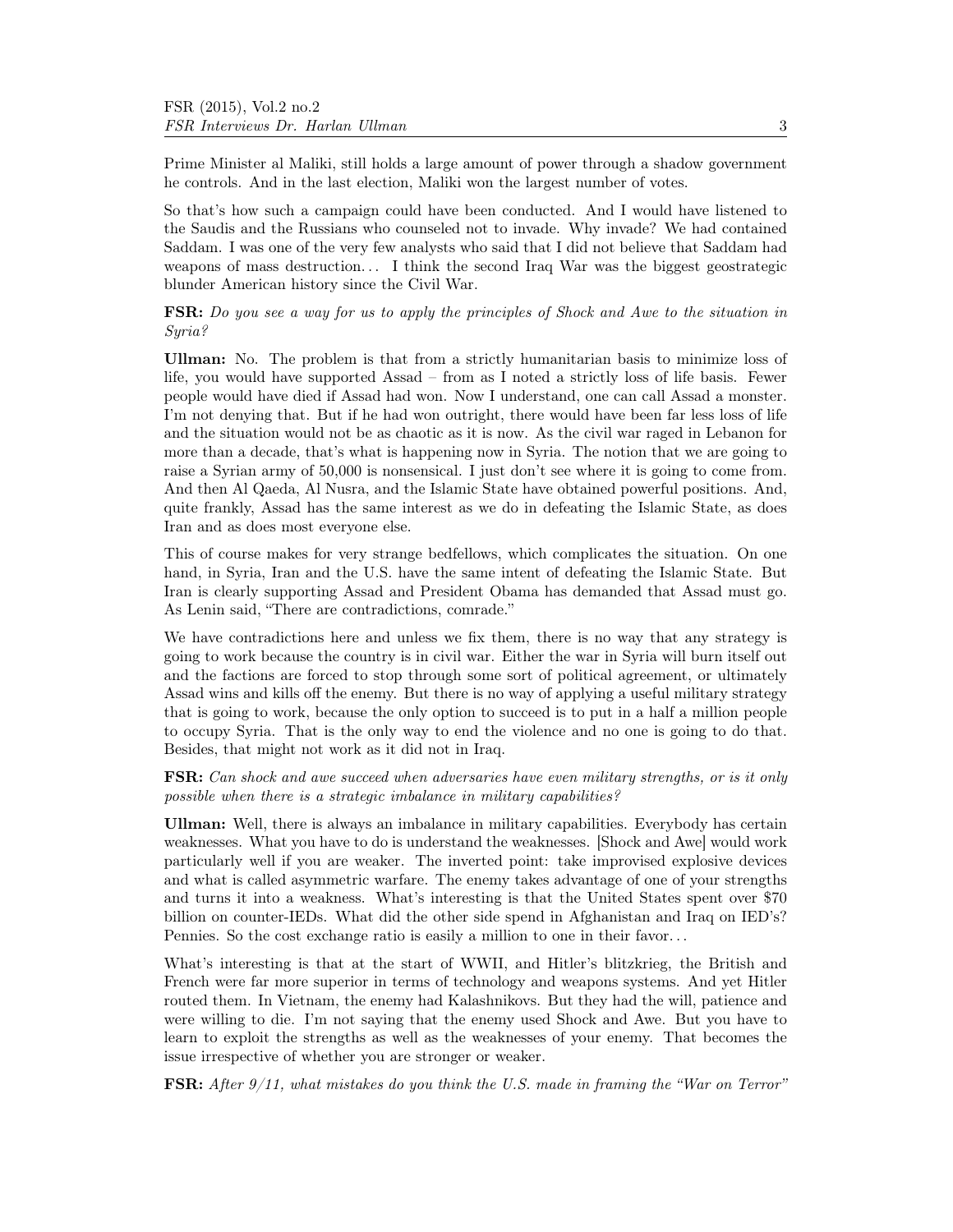and how are these mistakes still affecting us today?

Ullman: The biggest mistake we made was declaring the War on Terror, which is absurd. Terror is a tactic. It is like saying we are going to declare war on blitzkrieg, or on drugs, or crime. You don't declare a war that you cannot define. And if you declare a war, you are supposed to be able to win a war. So how do you win it?

Our fundamental mistake was in seeing this as a war against terror, and not a struggle of a revolutionary movement. Just as Nazism, fascism and Communism were revolutionary movements, so too was Al Qaeda. After all, what was Bin Laden's objective? It wasn't just to destroy the United States or hurt the United States. It was also to get back and throw the Saudis out of Riyadh. When Lenin got aboard the sealed train and headed back to Russia in 1917 and caused the revolution, he did it with the Bolsheviks who were a tiny percentage of the population. If you go re- read Lawrence of Arabia, Lawrence wrote that you could win with  $1\%$  of the population.

We should have realized that this was a revolution using a cover of religion as a way of legitimizing itself. Intellectually, we failed to recognize the dangers and the threats. We dealt with a symptom — terror — not the cause. And then we went overboard.

We passed the PATRIOT Act. We shifted when we went into Afghanistan from eliminating Bin Laden and Al Qaeda to going after the Taliban and then rebuilding the country. How did that happen? That wasn't the role. So we catalyzed this global War on Terror... and the question is, has it really made a difference? Now people will argue that we haven't been attacked, but we have. We've been attacked in different ways. . . terrorism has been going on all around the world. So I think that we enormously overreacted and of course  $9/11$  gave the Bush Administration the patina of a reason to go into Iraq, which was catastrophic.

## FSR: You've called for a new Nixon Doctrine. What would this doctrine look like and why do we need one?

Ullman: Well, we don't have a real strategy. Our strategy is a composite of slogans. . . What we need is [a strategy in which] America provides stabilization in terms of the global strategic balance as well as key enablers for regional states: intelligence, logistics and training. But if you remember, the Nixon Doctrine argued that the United States would maintain the key stabilizing role strategically vis-a-vis the Soviet Union, and to a lesser degree China. Regional states would have to act more to ensure their regional security. That is what we must do today.

How is that done? Well, we have a pretty interesting and successful organization in NATO. Why are we not rejuvenating NATO? Here is Mr. Putin in Ukraine, with the NATO countries in eastern Europe rightly concerned. We can say that we will be there in case of Article 5 of the NATO Treaty, which says that an attack against one is an attack against all. But we need a stronger narrative. We have 28 countries who spend God knows how many trillions of dollars on defense, the strongest military alliance ever. We ought to be using that contribution more positively.

NATO is establishing a very high readiness reaction force. The U.S. deployed a brigade combat team of 5,000, with 250 tanks and Bradley fighting vehicles. We needed to talk more about that. We needed to say what NATO was doing: NATO is not going to engage into Ukraine. Unfortunately, NATO failed to do this initially. When it finally decided to be more vocal, this gave Putin the ammunition to use this against NATO in the war of narratives that Russia is so far winning.

Further, while NATO countries are supposed to commit a minimum of 2% of GDP to defense,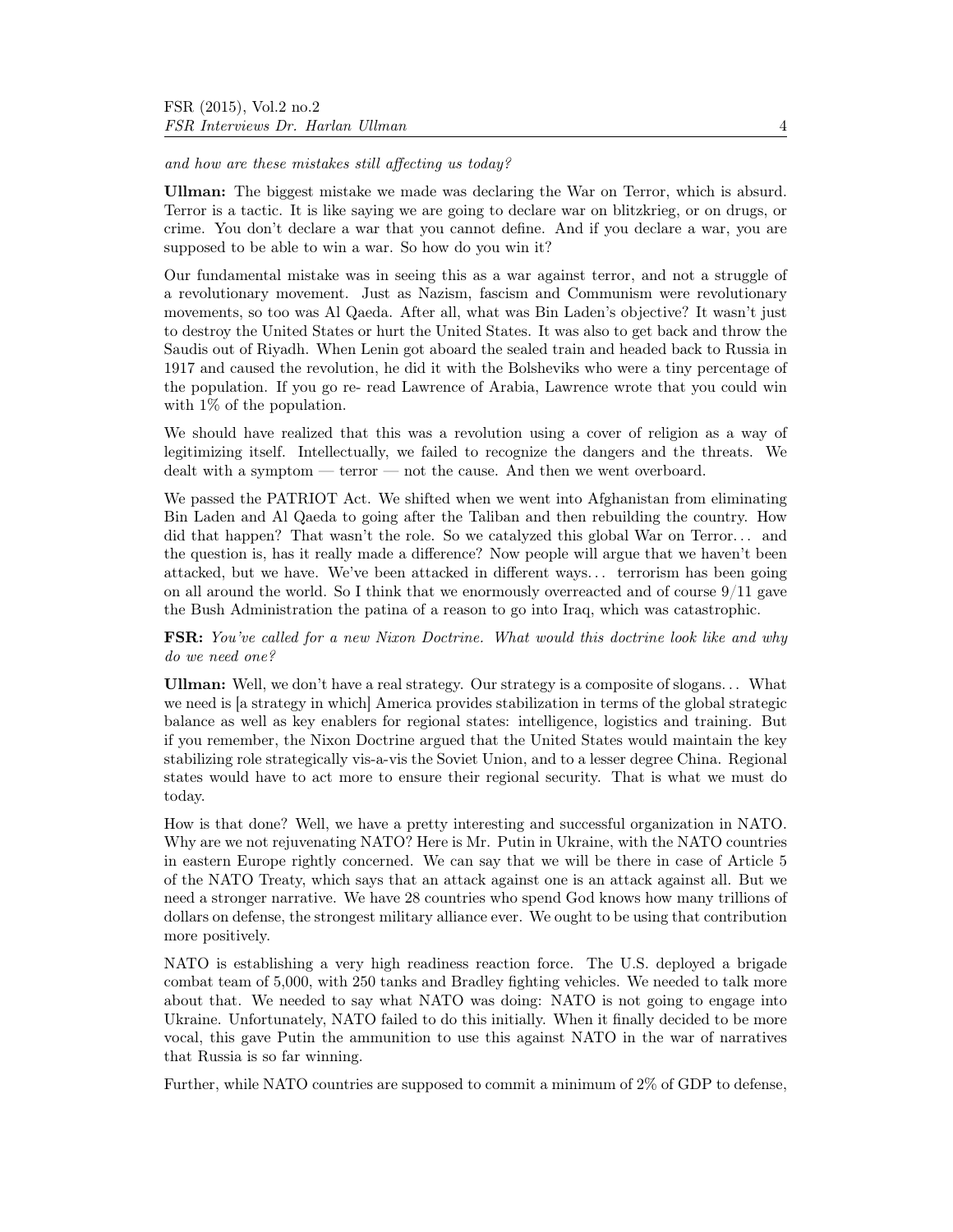that is the wrong metric. NATO states need to spend enough, and as long as NATO maintains a strong declaratory policy, spending should be a lesser consideration but only to a point. I think NATO has been too late in adopting a narrative and now that narrative is seen as too provocative by Moscow.

In the Middle East, I would mobilize the Gulf Cooperation Council (GCC). Now, those six countries are often at each other's throats and you can't expect them to agree on everything, but here is a common thread. That common thread is [opposition to] the Islamic State. I'm not suggesting that the GCC can be a NATO alliance. But the notion that the Arabs states want to form an army of some 50,000 is a good start. Focus that on the Islamic State. We have to realize that we cannot defeat the Islamic State: They have to. We have to act more forcefully to get that done. And quite frankly I don't hink we've done a very good job in that regard.

Our presidential envoy to the coalition of 62 [the U.S.-led coalition against the Islamic State], General John Allen, has been waging a one-man fight. He has not been very well supported by the U.S. government. While there is a strategy, execution has been poor. For example, Central Command is fighting the air battle. But that battle has not terribly well coordinated in the coalition. So, by doing those kinds of things, this would be an extension of the Nixon Doctrine...

In the Pacific we have very powerful allies. I would work much more to secure a better rapprochement between South Korea and Japan. I would bring in Thailand. We are working more closely with Vietnam now (even though they beat us in that war). So there are ways that we can bring those Pacific countries together through partnerships.

The argument I make in my book,<sup>1</sup> is that we want peace, prosperity and stability through new partnerships. I sketch out how you would go about putting those partnerships in place. In some cases, we would lead from the front, but in others we want to lead from behind when our presence is too visible and has disruptive effects, which we see particularly in Arab and Muslim countries.

## FSR: So in that East Asia system of partnerships, where does China fit in?

Ullman: China is central. Hank Paulson, the former CEO of Goldman Sachs and Treasury Secretary, has written a book and has a couple of good articles in the Wall Street Journal about dealing with China. What he basically says is that you have to treat China as an adult. In the United States, because we have had this "pivot to Asia," understandably the Defense Department now is talking about China's growth and its military forces. Yes, China has increased its defense spending a great deal, in large part because it is moving to a professional army and you have to pay them something. But it is developing modern systems.

I think we have overreacted. We worry about their aircraft carrier. But that aircraft carrier was built in 1972 and was for a while was used as a passenger ship — a cruise ship! Now we're worried because they might build a second one? Ok, so they have this old ship, which in combat would last about a millisecond. And they are building a second carrier. But we have ten. So I don't really see the crisis.

We need to be lower key. China is heavily invested in the United States and not just in the bond market to the tune of over a trillion dollars in equity or stock markets. China must grow its economy 7 or 8 or 9% annually because it has an underclass of 300-400 million, and

<sup>1</sup>Ullman, Harlan. A Handful of Bullets: How the Murder of Archduke Franz Ferdinand Still Menaces the Peace. Naval Institute Press (2014).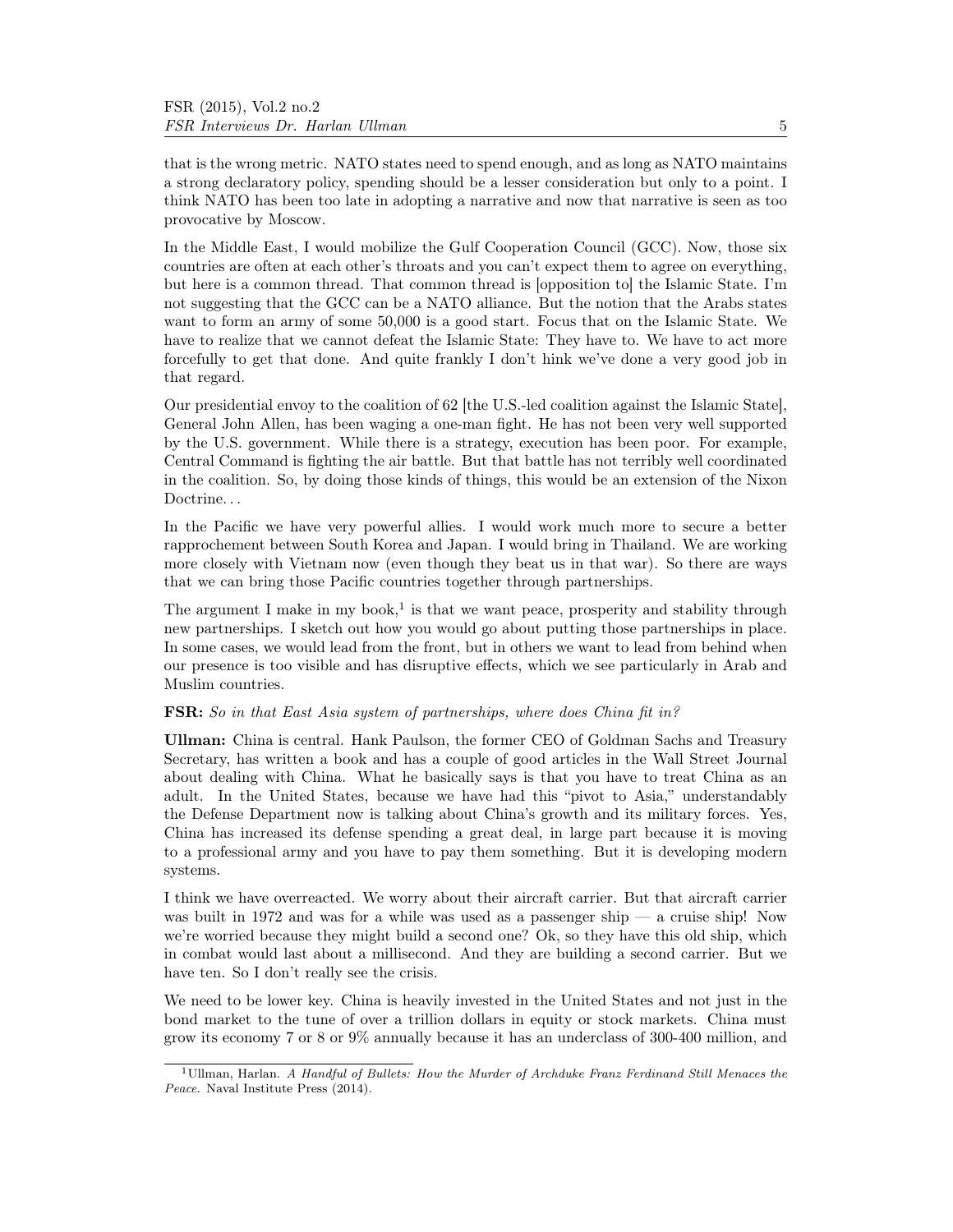if it hiccups, it has a problem. Every single Chinese ruler going back 5000 years has been afraid of one thing: a peasant revolution. . .

China has a lot of internal problems. Yes, it is expanding, and yes it has neighbors that it has clashed with in the past. It has to deal with North Korea and the unhappy experience with Japan. Having said that, I think we need to look at China as a partner. I think we have to be very cognizant of its military. But I don't think we have to fear it.

My view is that we can have a counter-containment strategy to keep the Chinese locked in to the first island chain militarily. If it came to the point where China became an adversary, we could probably contain it. I think it unlikely that China will have the capacity to invade Taiwan successfully. Now, China could obliterate Taiwan. But crossing the Taiwan Straits to invade Taiwan is something that will exceed China's capacity for a very long time. And they are certainly not going to cross the Japanese Straits. . .

Back to what Hank Paulson said: we have to treat the Chinese as adults. They are just as smart or even smarter than we are. They are extremely industrious... The dynamism of the Chinese is really quite something. The fact of the matter is that a Jeffersonian democracy in China will not be achieved for a very long time to come if ever. I think that would be antithetical to Chinese culture, Chinese history and I don't think it would work. For better or for worse, you need a strong authoritarian center to manage it. . .

FSR: In some of your recent articles, you draw lessons from the past, and particularly WWI and the Vietnam War. In what ways has the world changed over the past 100 years and what ways has it stayed the same? What are the effects of the changes and the continuities on the future of U.S. strategy?

Ullman: I argue that there have been three profound changes. What really has happened since the Archduke [Franz Ferdinand's] death is that globalization and the diffusion of power have had major effects. First, we have created any number of potential archdukes, and a large number of bullets. Now, no longer do you have to shoot at an archduke. A Tunisian fruit vendor can set himself on fire and light off the Arab Awakening.

Second, we've seen a weakening and displacement of the Westphalian System. In 1648, after the Thirty Years' War, states became the sovereign measure of the international political system. States were the way that international politics were conducted. This is no longer true. Individuals—Edward Snowden, Chelsea Manning—have had a huge impact. Now, obviously so did Gavrilo Princip, the assassin of the Archduke. But individuals now—because of globalization and the diffusion of power—have tremendous influence and have eroded the basic power of states. Then you have new actors—including Al Qaeda and the Islamic State. Then you have other organizations. For example, the EU has imposed tremendous restrictions on state sovereignty. Therefore, the Westphalian System is changing into something else, but we haven't defined that something else.

Last, and most importantly, the assassination has created four new Horsemen of the Apocalypse. [One of these Horsemen] is failed and failing governments, all the way from Afghanistan to Zimbabwe, with Washington and Brussels in between. This is the number one threat, I think, to mankind: governments that are unable to deliver. We're seeing that dramatically, certain in the region from the Mediterranean in Libya all the way east to the Bay of Bengal.

[The second Horseman] is economic disparity: You cannot live on \$2 a day, and many people have to. In the United States, we have greater disparity of wealth between rich and poor, a middle class that is shrinking, but an economy that is sputtering. So you need to deal with these economic issues much more centrally than we've been able to do. I'm not talking about just the United States: this is fundamental.